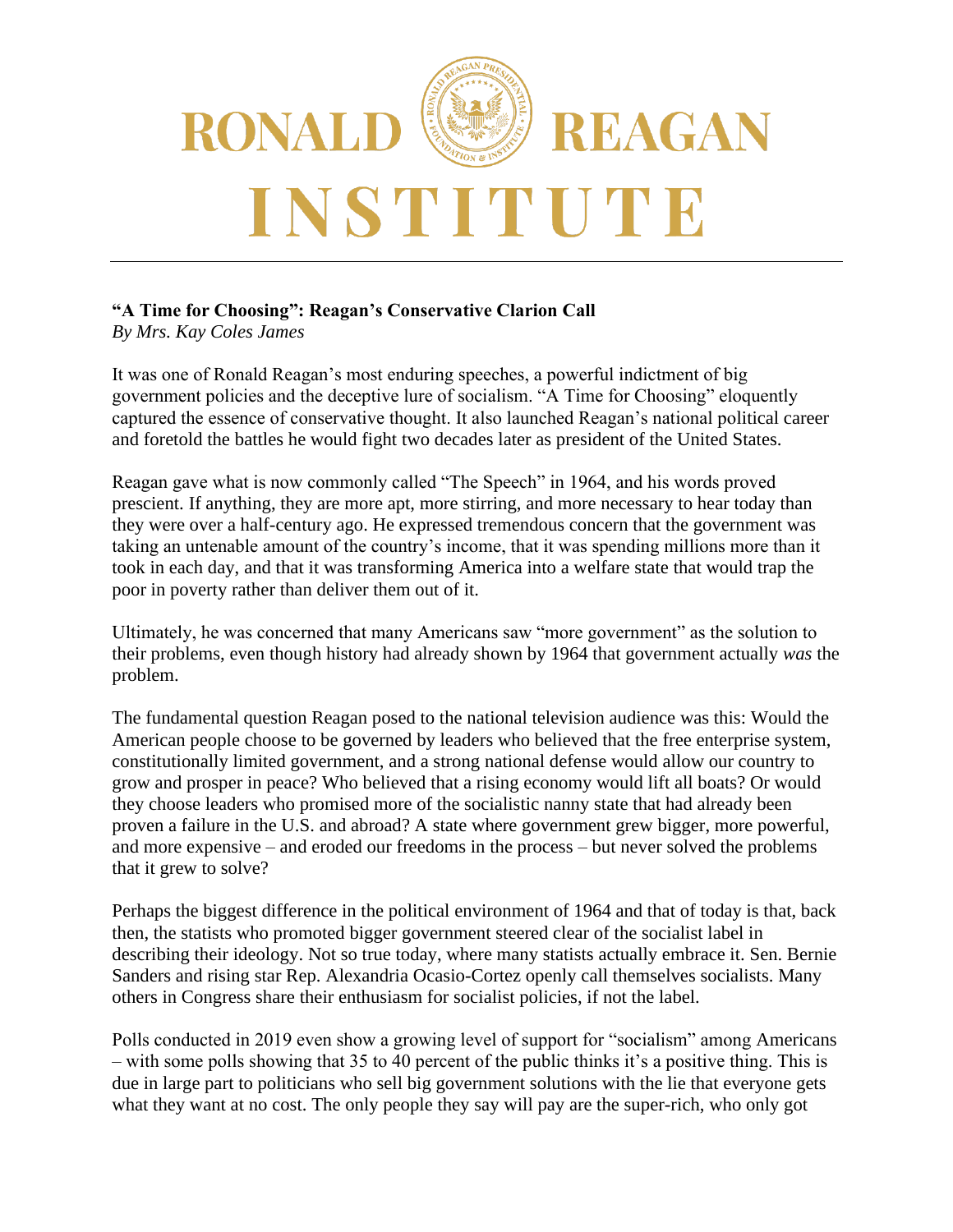rich by making money off the backs of others. This Marxist class-warfare rhetoric of a century ago is still in use today.

Back to 1964. Reagan had been a life-long Democrat and a supporter of President Franklin Roosevelt's New Deal policies. But in this speech, given on behalf of Republican presidential candidate Barry Goldwater as he was about to face President Lyndon Johnson in that year's elections, Reagan explained why he changed his loyalty – and his politics.

Months earlier, Johnson had introduced his "Great Society" proposal, which would create new welfare programs, expand food stamps, give birth to Medicaid and Medicare, get the federal government involved in local education, fund the arts, and create public television, to name some of the biggest programs.

When Johnson told the American people that they must accept a "greater government activity in the affairs of the people," Ronald Reagan had had enough.

Reagan's speech was a persuasive enumeration of the many failures of the American experiment in big government that had started with President Woodrow Wilson and took off with FDR. He laid out the case why – after so many failures – Americans should reject the path toward this "greater government activity" that Johnson was trying to convince them to accept.

Reagan spoke about how all the government programs to eradicate poverty hadn't solved much of anything: "Well, now, if government planning and welfare had the answer and they've had almost 30 years of it, shouldn't we expect government to almost read the score to us once in a while? Shouldn't they be telling us about the decline each year in the number of people needing help? The reduction in the need for public housing?" He added, "For three decades, we have sought to solve the problems of unemployment through government planning, and the more the plans fail, the more the planners plan."

Lyndon Johnson's War on Poverty, part of his Great Society, ended up being an utter failure. And so did most subsequent welfare programs. What they *were* successful at doing was creating a reliance on government assistance for millions of Americans. They also created generational poverty, as many children who grew up in households supported by the government eventually became parents themselves and applied the lessons they had learned from their fathers and mothers.

This kind of failure does not come cheap. By the 50th anniversary of "The Speech" in 2014, taxpayers had spent more than \$22 trillion on federal assistance programs for the poor, yet the poverty rate was about the same as it was when the War on Poverty began (it fluctuates year-toyear at around 12 to 15 percent of the population). The War had taken a horrible toll on its unfortunate "beneficiaries," and on the American taxpayers as well.

In recent years, the U.S. has spent about a trillion dollars a year on federal welfare programs. And about 40 million or so Americans are considered to be in poverty. If we had divided up that \$1 trillion among those 40 million people, we could have given each person about \$25,000 a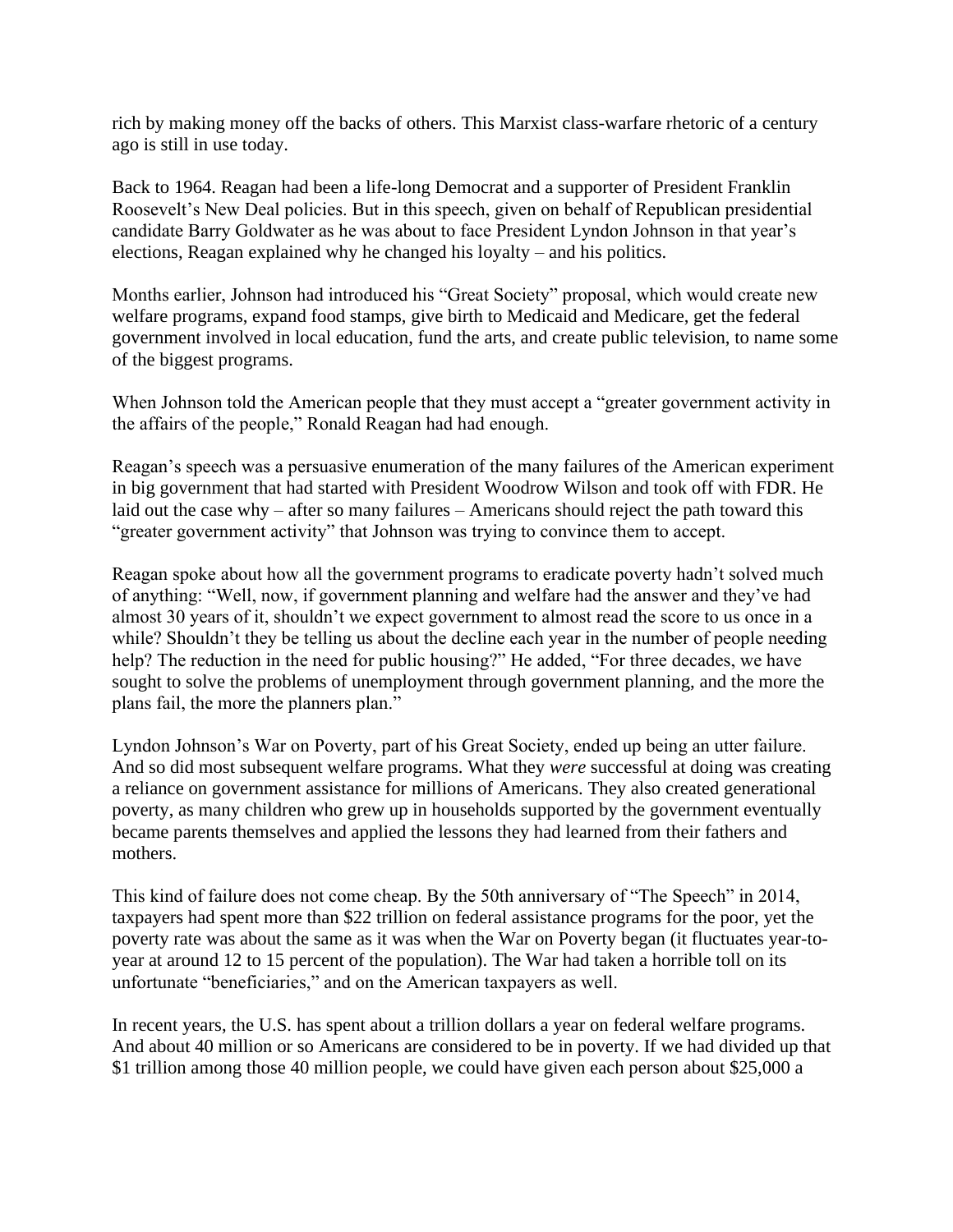year. That's \$100,000 a year for a family of four. It would have been more efficient if we had just written them a check!

But writing them a check would have been no solution either. As welfare benefits grew over time, they increasingly served as a substitute for a working father and husband. More men started to shirk their responsibilities, leaving more and more women as heads of single-parent households. Too often the primary breadwinner for these families became the taxpayer rather than the parents.

The decline of marriage, especially in low-income households, led to even more dependence on welfare programs. In 1963, six percent of American children were born out of wedlock. In 2016, that number was 40 percent. And the cycle of poverty too often becomes self-perpetuating: research shows that children raised in single-parent homes are 50 percent more likely to be poor as adults.

Then, as now, statists would rarely admit these failures. Instead, they would create yet another government program they said would solve the problem. Of course, those programs never did.

Even as Johnson was pushing to create two new massive entitlement programs—Medicaid and Medicare—Reagan suggested how we should instead learn from the failings of Social Security, the first massive entitlement program. "And they said Social Security dues are a tax for the general use of the government, and the government has used that tax," Reagan observed. "There is no fund, because Robert Byers, the actuarial head, appeared before a congressional committee and admitted that Social Security as of this moment is \$298 billion in the hole."

Today, Social Security's own trustees have warned that, based on current projections, its trust funds will be depleted by 2034. When that happens, Social Security payouts will automatically be cut to track with the actual revenues the program receives (from payroll taxes from current workers, and so forth). Since there will be fewer workers paying taxes into the system than there will be retirees and others taking money out, payments to recipients will need to be cut, regardless of what was promised to them. Current projections show that when the trust funds are depleted, Social Security will be able to pay out only 79 percent of what recipients were promised.

As Reagan was talking about these many failures of government and proposing a better course, he lamented how, rather than having honest debates about the merits of these policies, many on the Left preferred to hurl personal attacks against conservatives who questioned their effectiveness: "Yet anytime you and I question the schemes of the do-gooders, we are denounced as being against their humanitarian goals."

The same is true today. Conservatives who criticize welfare programs that create generational poverty and permanent dependency on government are regularly vilified by leftist politicians and the media as people who "hate the poor." When they oppose the government's takeover of health care and one-sixth of the economy—and the resulting loss of personal liberty, skyrocketing costs, and financial instability—they are accused of "not wanting the poor to have health care." And when conservatives want to incentivize and help people save for their own retirement rather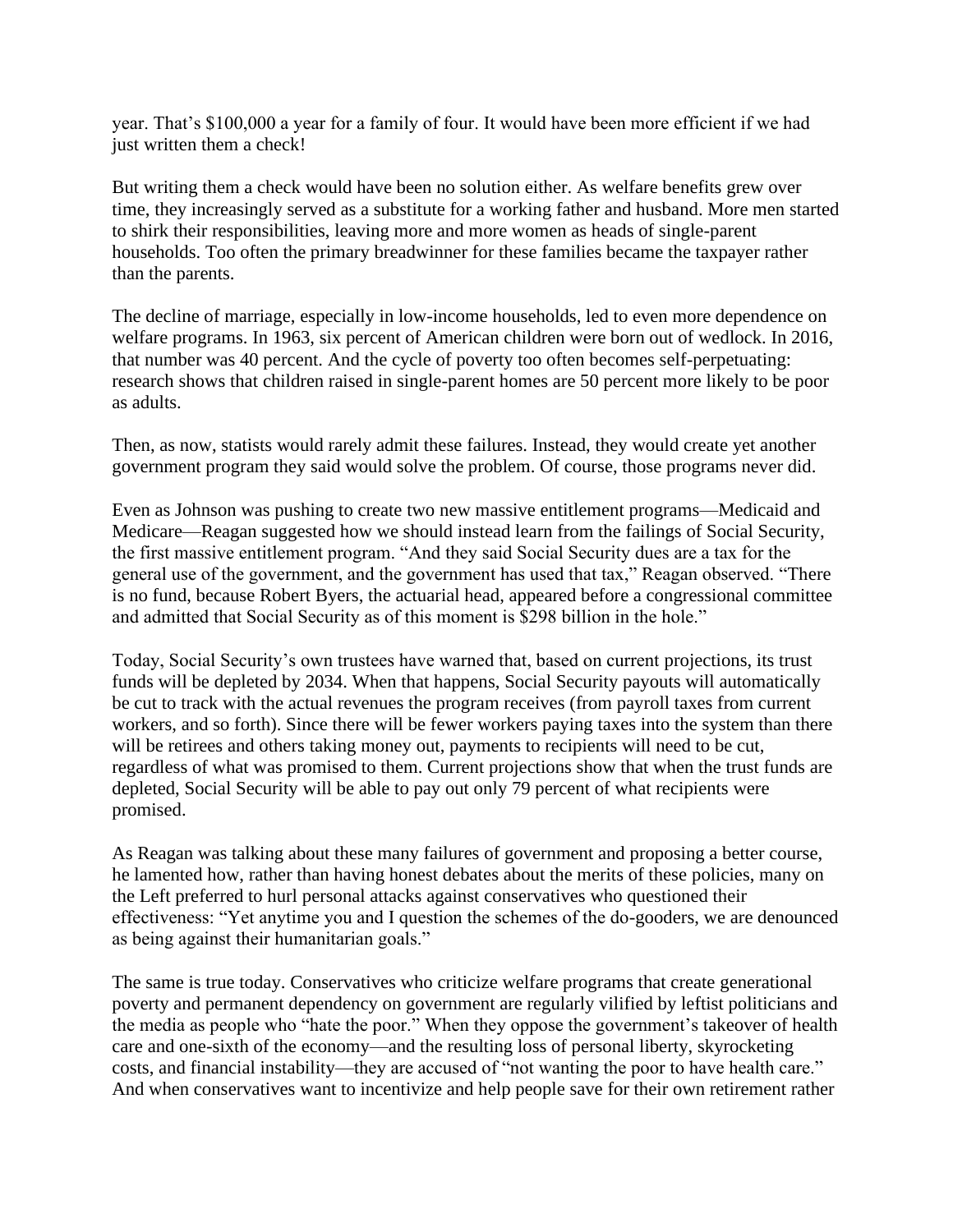than give them false hope that they can rely on Social Security, leftists accuse them of "hating the elderly."

The fact is, conservatives have consistently promoted policy solutions that raise all boats – from individual and business tax cuts, to cutting onerous regulations that burden more than they benefit, to getting government out of health care and the free market back in. Policies like these have paved the way for a growing economy, massive job creation, increased wages for workers, and more affordable health care for families.

Reagan pointed out that all of the new programs Johnson and his allies were proposing came at a huge cost to average American families. Despite the fact that Washington was raking in unprecedented amounts of money from taxpayers, it never seemed to be enough – the government was still regularly spending well in excess of what it received: "Today, 37 cents of every dollar earned in this country is the tax collector's share, and yet our government continues to spend \$17 million a day more than the government takes in. We haven't balanced our budget 28 out of the last 34 years. We have raised our debt limit three times in the last 12 months, and now our national debt is one and a half times bigger than all the combined debts of all the nations in the world."

Washington's poor fiscal practices haven't improved in the over five decades since. In fact, they have gotten worse. In 2019, the federal government spends \$2.7 billion a day more than it takes in, and the national debt has grown to \$22 trillion.

That \$22 trillion comes to more than \$65,000 for every man, woman, and child in America. Like any other bill, eventually it has got to be paid, and our children and grandchildren will be the ones who end up paying for it.

In his speech, Reagan also warned about America not only being destroyed from within, but also from without. He was concerned with how much politicians wanted to appease our enemies, which he rightly said only made them more determined, not more willing to come to the negotiating table. He said that statists "have a utopian solution of peace without victory. They call their policy 'accommodation.' And they say if we only avoid any direct confrontation with the enemy, he will forget his evil ways and learn to love us. All who oppose them are indicted as warmongers."

Today, things haven't changed much. We have heard the Left's desire for appeasement toward unstable regimes that openly call for the destruction of America. One example is Iran, the world's largest state sponsor of terrorism. Iran has terrorist funding networks and operational cells working around the world.

The Obama administration adopted an appeasement approach toward Tehran, which led to the U.S. limiting its alliances with Israel, Saudi Arabia, and other allies in the region so as not to appear aggressive toward the Islamist regime. The administration's approach also led to the much-praised (by the Left) 2015 nuclear arms deal that lifted sanctions on Iran, allowing hundreds of billions of dollars to flow back into the country. In return, Iran has not softened its anti-American rhetoric, its provocative behavior, or its destabilizing foreign policy one whit. It did, however, use some of that money to fund more terrorism.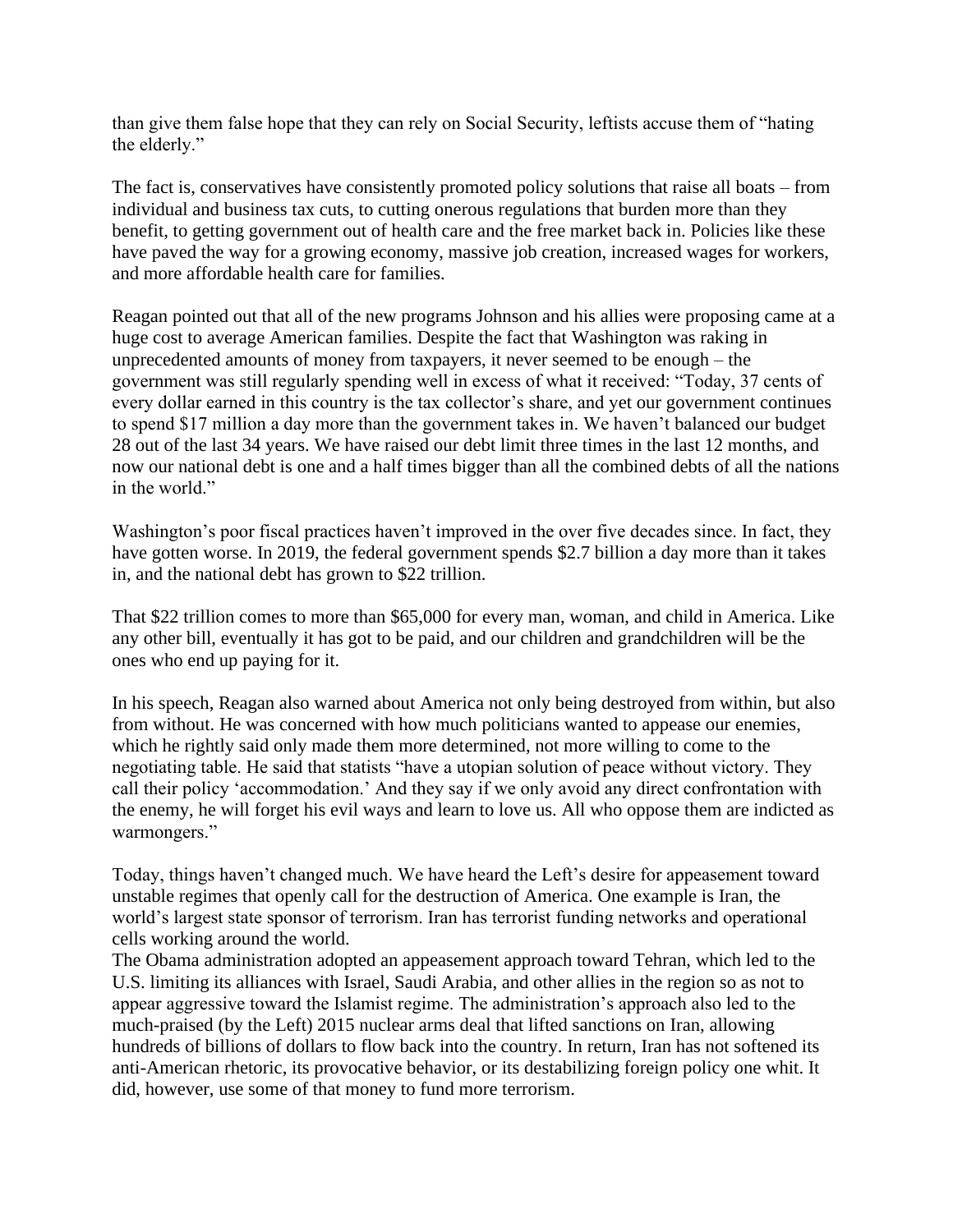Reagan was a firm believer in "peace through strength" – maintaining a robust military that would make our enemies think twice about engaging us. The wisdom of that approach was confirmed with the success of his strategy to bring about the collapse of the Soviet Union.

It is not by happenstance that Reagan devoted so much of "A Time for Choosing" to urge Americans to resist the lure of socialism coming from their own political leaders. He painted a dire picture of what would happen if we blindly accepted their false promises and followed them down the path of a bigger, more intrusive state: "This is the issue of this election. Whether we believe in our capacity for self-government or whether we abandon the American Revolution and confess that a little intellectual elite in a far-distant capital can plan our lives for us better than we can plan them ourselves." He continued, "A government can't control the economy without controlling people. And [the Founding Fathers knew] when a government sets out to do that, it must use force and coercion to achieve its purpose."

Fast forward to 2019 and the Green New Deal, the proposal from several congressional progressives for a massive government takeover of our lives and our economy on a scale larger than even the Great Society and the original New Deal that Reagan had criticized in 1964.

The Green New Deal is being packaged by statists as the only way to ensure that climate change doesn't destroy the entire world in the next 12 years.

First, to put some context on this apocalyptic alarmism, according to any number of scientists, politicians, and the media, the world has been going to end since at least the 1970s.

Back in the 1970s, the media was warning of Armageddon approaching in the form of impending "global cooling" or an "imminent ice age." Of course, that never happened.

Then in the 1980s, we were told "global warming" was the new threat. By some accounts, New York City should have been under five feet of water a dozen years ago.

When years went by and global temperatures hadn't gone up as dramatically as scientists had predicted, the term "global warming" was revised to "climate change," so that any change in temperature – up or down – could be seen as some type of proof that we had to reorder the entire economy of the world to prevent global catastrophe.

The outline of the Green New Deal was released in February 2019. Among its far-ranging proposals are calls to eliminate gas-powered cars and replace them with electric vehicles; to end beef consumption and rid the world of methane-producing cows; and to ground all airplanes, replacing them with high-speed rail (while neglecting to explain how Americans are supposed to get back and forth to Hawaii or to other continents).

Of course, the Green New Deal doesn't stop at simply proposing to upend America's transportation systems and eating habits. It also calls for retrofitting or replacing every single home and building in the country to make sure they conform to the new environmental and energy efficiency standards that will be imposed from the lofty heights of Capitol Hill.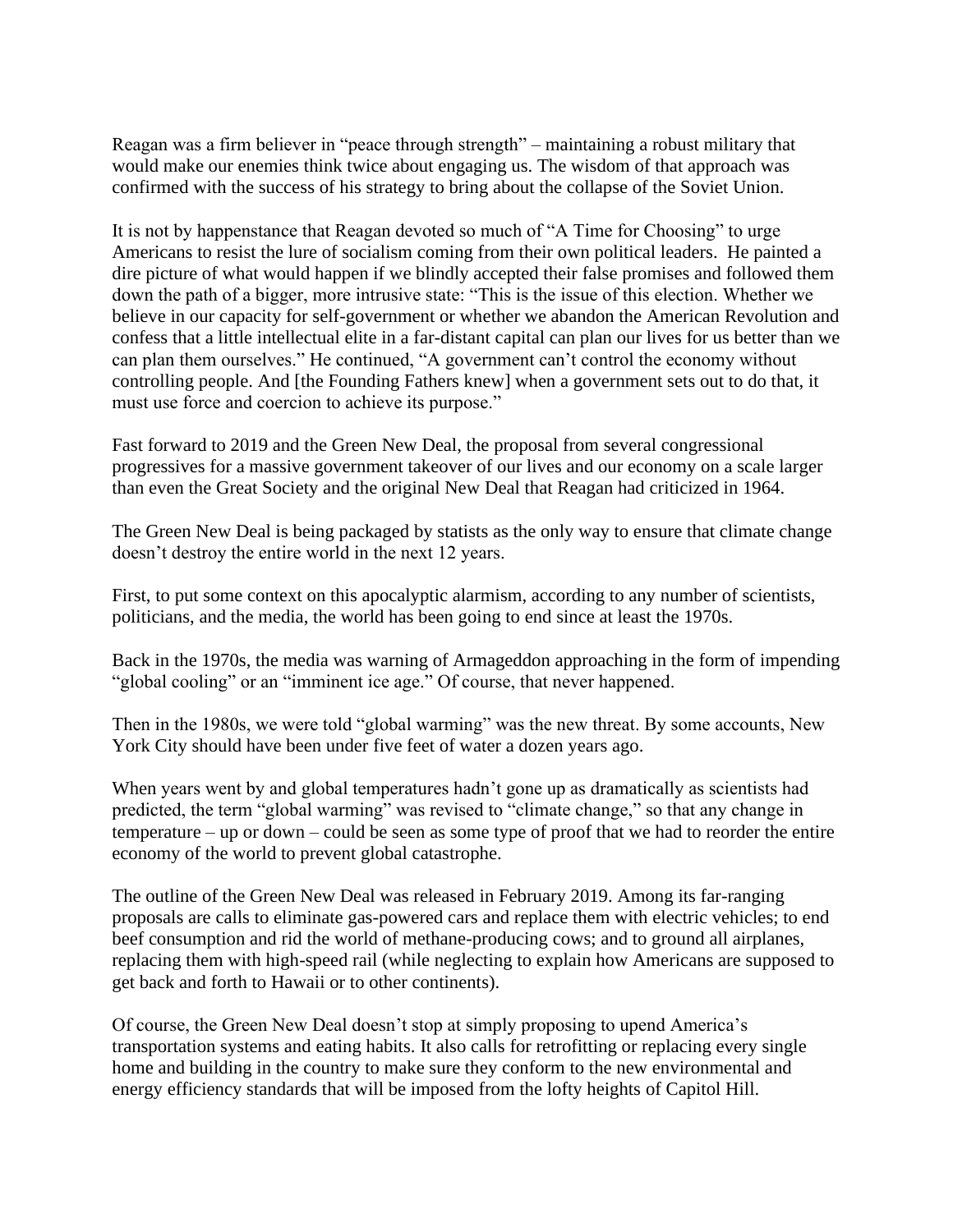As if that weren't enough, the Green New Deal spreads itself far beyond environmental proposals into progressive policies that seek to guarantee that every person in America gets access to free health care, free college, and a free paycheck – even for those "unwilling to work." For those who *are* willing to work, it states that they should be guaranteed a union job with a "family-sustaining" wage.

Of course, these "extras" expose the real deal behind the Green New Deal. It's not really about climate policy. Research shows the plan will have, at best, a negligible effect on global temperatures. Instead, it is a plan for near-total government control of the American economy and every citizen's life. It seeks to use the issue of the environment to impose a grand vision for a planned society — one with high taxes, less choice, and even more reliance on politicians in Washington.

All in all, the deal is estimated to cost about \$93 trillion. Of course, the cost of the accompanying destruction of the U.S. economy and the living standard of every American citizen is not included in that figure.

Those promoting the Green New Deal are trying to sell the policies in the name of economic security and justice. However, the proposal would produce exactly the opposite of economic security. Policies that take away affordable, reliable power from American families would dramatically increase their costs for heating and cooling their homes, using their appliances and electronics, driving to work, and just keeping the lights on.

Higher energy prices would also mean higher costs for virtually all of the goods people purchase, from groceries and clothing to furniture and automobiles (even those energy-efficient automobiles). Energy is a critical component in manufacturing and transporting goods, and in advertising and selling them to consumers. Increased energy costs are almost always passed directly on to consumers in the form of higher prices for the goods they buy. How is this economic security and justice?

## **Conclusion**

The themes Ronald Reagan explored in "A Time for Choosing" would become the roadmap for his subsequent presidency. As president, he would vigorously fight communism abroad and big government policies at home. He would pass historic tax cuts and slash regulations in an attempt to return power to the people, where he felt it rightfully belonged. His presidential legacy included ending the Cold War, defeating and dismantling the Soviet Union, ending double-digit inflation, and giving the nation the longest period of sustained peacetime economic growth in American history.

Reagan chastised the Left for the ultimate end of their big government proposals, warning they would destroy our freedom and our very way of life: "You and I are told increasingly that we have to choose between a left or right, but I would like to suggest that there is no such thing as a left or right. There is only an up or down — up to a man's age-old dream, the ultimate in individual freedom consistent with law and order — or down to the ant heap of totalitarianism,